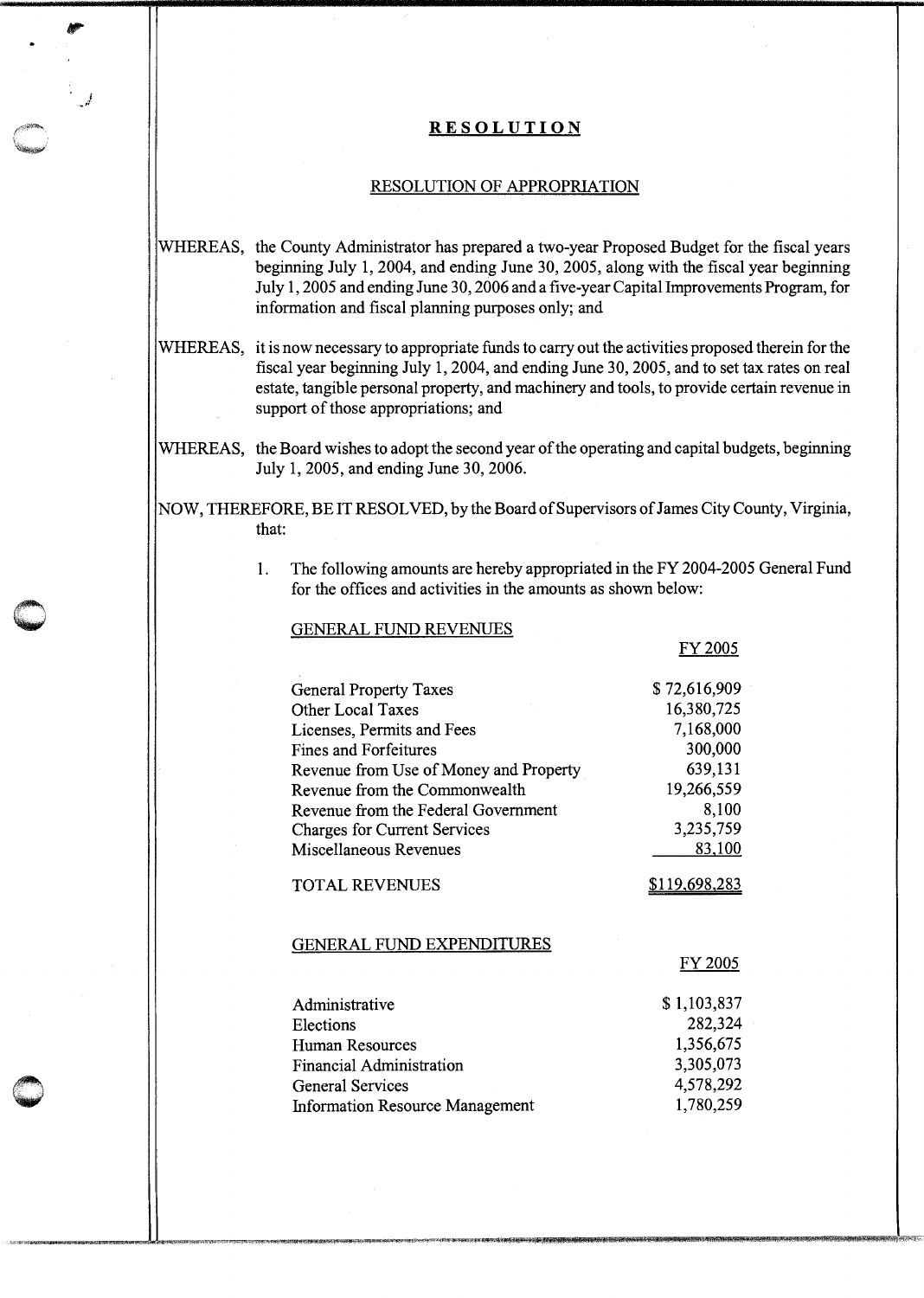| Development Management               | 3,670,235     |
|--------------------------------------|---------------|
| Judicial                             | 2,483,349     |
| <b>Public Safety</b>                 | 15,173,845    |
| <b>Community Services</b>            | 5,356,027     |
| Contributions - Other                | 1,781,815     |
| Library and Arts Center              | 3,806,853     |
| <b>Health Services</b>               | 1,225,340     |
| Regional Jail                        | 1,613,084     |
| Nondepartmental                      | 3,469,360     |
| <b>WJCC Schools</b>                  | 55,459,733    |
| Contribution - School Debt Service   | 10,190,000    |
| Contribution - Capital Projects Fund | 1,215,000     |
| <b>Contributions - Other Funds</b>   | 1,847,182     |
| <b>TOTAL EXPENDITURES</b>            | \$119,698,283 |

The appropriation for education includes \$55,442,378 as a local contribution to the Williamsburg-James City County Schools operations.

2. That the tax rates be set for the amounts shown below and revenues appropriated in the following classifications:

### TAX RATES

| Real Estate on each \$100 assessed value                | \$0.85 |
|---------------------------------------------------------|--------|
| Tangible Personal Property on each \$100 assessed value | \$4.00 |
| Machinery and tools on each \$100 assessed value        | \$4.00 |
| CAPITAL PROJECTS BUDGET                                 |        |

General Fund - FY 2004

| Fund Balance<br>Contribution to Capital Projects Budget                                    |    | \$798,145<br>798,145 |
|--------------------------------------------------------------------------------------------|----|----------------------|
| General Fund - FY 2005                                                                     |    |                      |
| Fund Balance<br>Contribution to Capital Projects Budget<br>Capital Projects Fund - FY 2004 | \$ | \$377,166<br>377,166 |
| General Fund Balance<br>Community Services - HSB Expansion                                 | S  | 798,145<br>798,145   |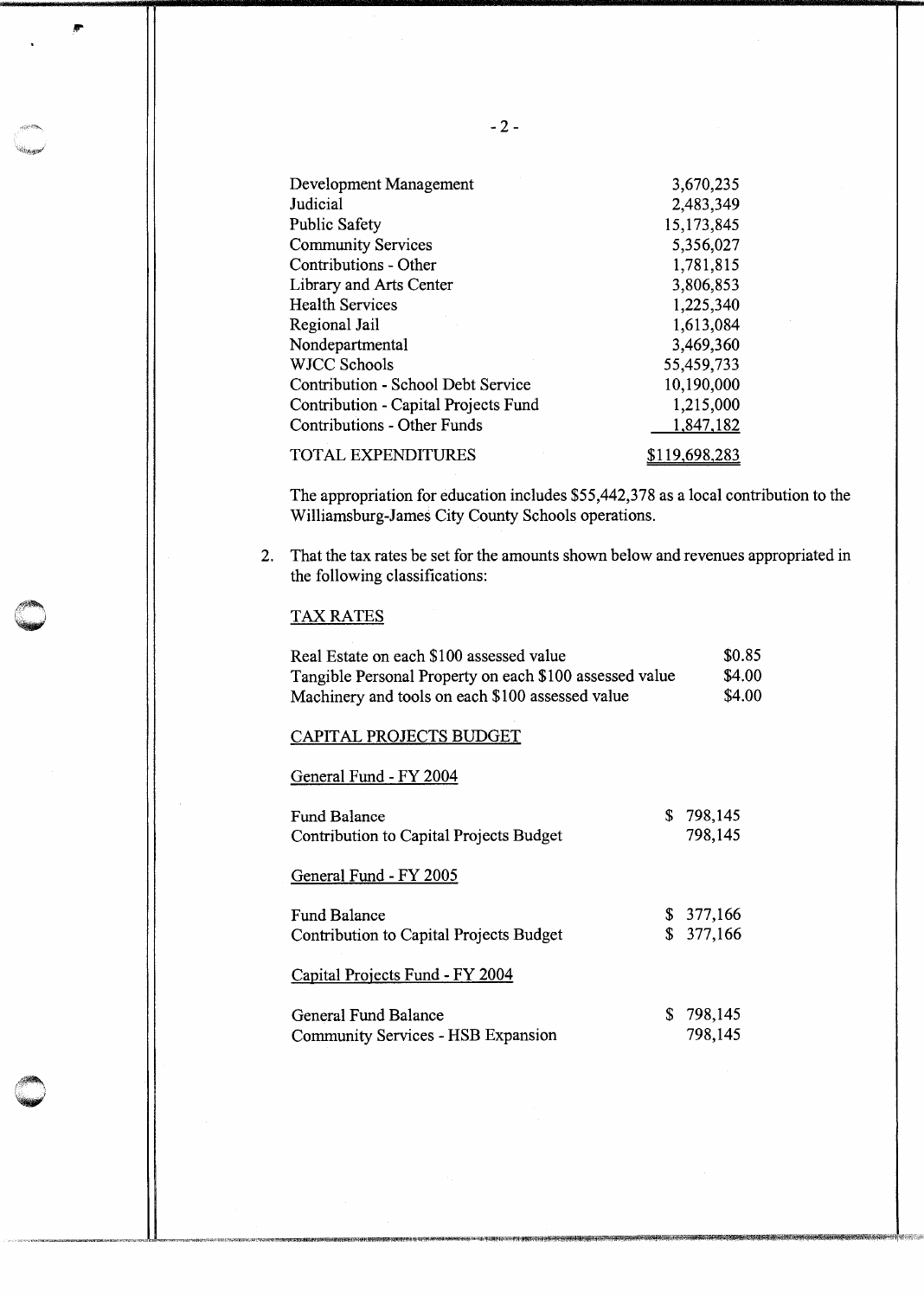# Capital Projects Fund - FY 2005

 $\overline{\mathcal{L}}$ 

# Revenues and Other Fund Sources:

| <b>Estimated Prior Year General Fund Balance</b> | \$377,166          |
|--------------------------------------------------|--------------------|
| Contribution - General Fund                      | 1,215,000          |
| Proffers                                         | 377,890            |
| Federal/State Voting Machines                    | 47,580             |
| School Debt Financing - VPSA                     | 3,800,000          |
| <b>Current Capital Balances</b>                  | 88,190             |
| State Capital - Schools                          | 162,300            |
|                                                  | \$6,068,126        |
| Expenditures:                                    |                    |
| Community Development                            | \$1,153,456        |
| Parks and Recreation                             | 50,000             |
| <b>Community Services</b>                        | 287,300            |
| <b>Public Safety</b>                             | 165,000            |
| Schools                                          | 4,412,370          |
|                                                  | \$6,068,126        |
| DEBT SERVICE BUDGET                              |                    |
| From General Fund - Schools                      | \$8,920,000        |
| From General Fund - Other                        | 2,000,000          |
| 2-Cent Real Estate Tax Investment                | 1,270,000          |
| <b>Total Debt Service Fund Revenues</b>          | \$12,190,000       |
| Current Year Expenditures                        | \$12,023,832       |
| To Fund Balance - Capital Reserve                | <u>166,168</u>     |
| Debt Service Fund Disbursements                  | \$12,190,000       |
| VIRGINIA PUBLIC ASSISTANCE FUND                  |                    |
| Revenues:                                        |                    |
| From the Federal Government/Commonwealth         | \$4,025,234        |
| From the General Fund                            | 1,257,441          |
| Comprehensive Services Act                       | 174,050            |
| Revenue Maximization                             | 312,721            |
| Other                                            | 445,462            |
| Total Virginia Public Assistance                 |                    |
| <b>Fund Revenues</b>                             | <u>\$6,214,908</u> |
|                                                  |                    |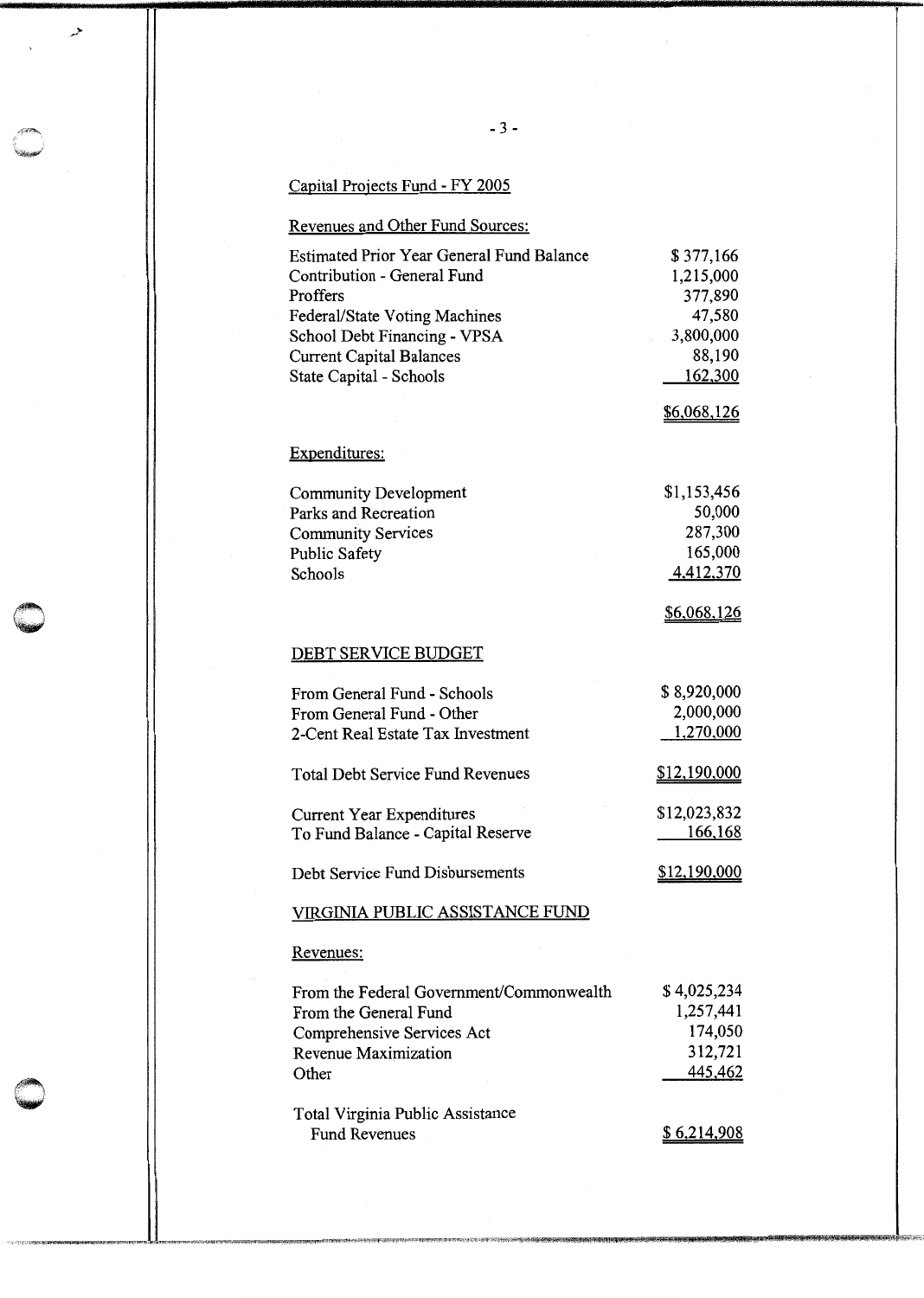# Expenditures:

*>* 

| <b>Administration and Assistance</b><br><b>Revenue Maximization</b><br>Contingency                     | \$6,053,636<br>137,238<br>24,034                     |
|--------------------------------------------------------------------------------------------------------|------------------------------------------------------|
| <b>Total Virginia Public Assistance</b><br><b>Fund Expenditures</b>                                    | <u>\$6,214,908</u>                                   |
| <b>COMMUNITY DEVELOPMENT FUND</b>                                                                      |                                                      |
| Revenues:                                                                                              |                                                      |
| General Fund<br>Grants<br>Generated Program Income<br>Other                                            | \$<br>466,241<br>1,504,508<br>90,000<br>780,000      |
| <b>Total Community Development</b><br>Fund Revenues & Fund Balance                                     | <u>\$2,840,749</u>                                   |
| Expenditures:                                                                                          |                                                      |
| <b>Administration and Programs</b>                                                                     | <u>\$2,840,749</u>                                   |
| <b>Total Community Development Fund</b><br>Expenditures                                                | <u>\$2,840,749</u>                                   |
| SPECIAL PROJECTS/GRANTS FUND                                                                           |                                                      |
| Revenues:                                                                                              |                                                      |
| <b>Colonial Drug Task Force</b><br><b>Transfer from General Fund</b><br>Revenues from the Commonwealth | \$<br>27,000<br>57,807<br>83,700<br><u>\$168,507</u> |
| Expenditures:                                                                                          |                                                      |
|                                                                                                        |                                                      |
| Colonial Drug Task Force<br><b>Litter Control Grant</b>                                                | \$<br>27,000<br>8,700                                |
| <b>COPS</b> Grant                                                                                      | 132,807                                              |
|                                                                                                        | <u>\$168,507</u>                                     |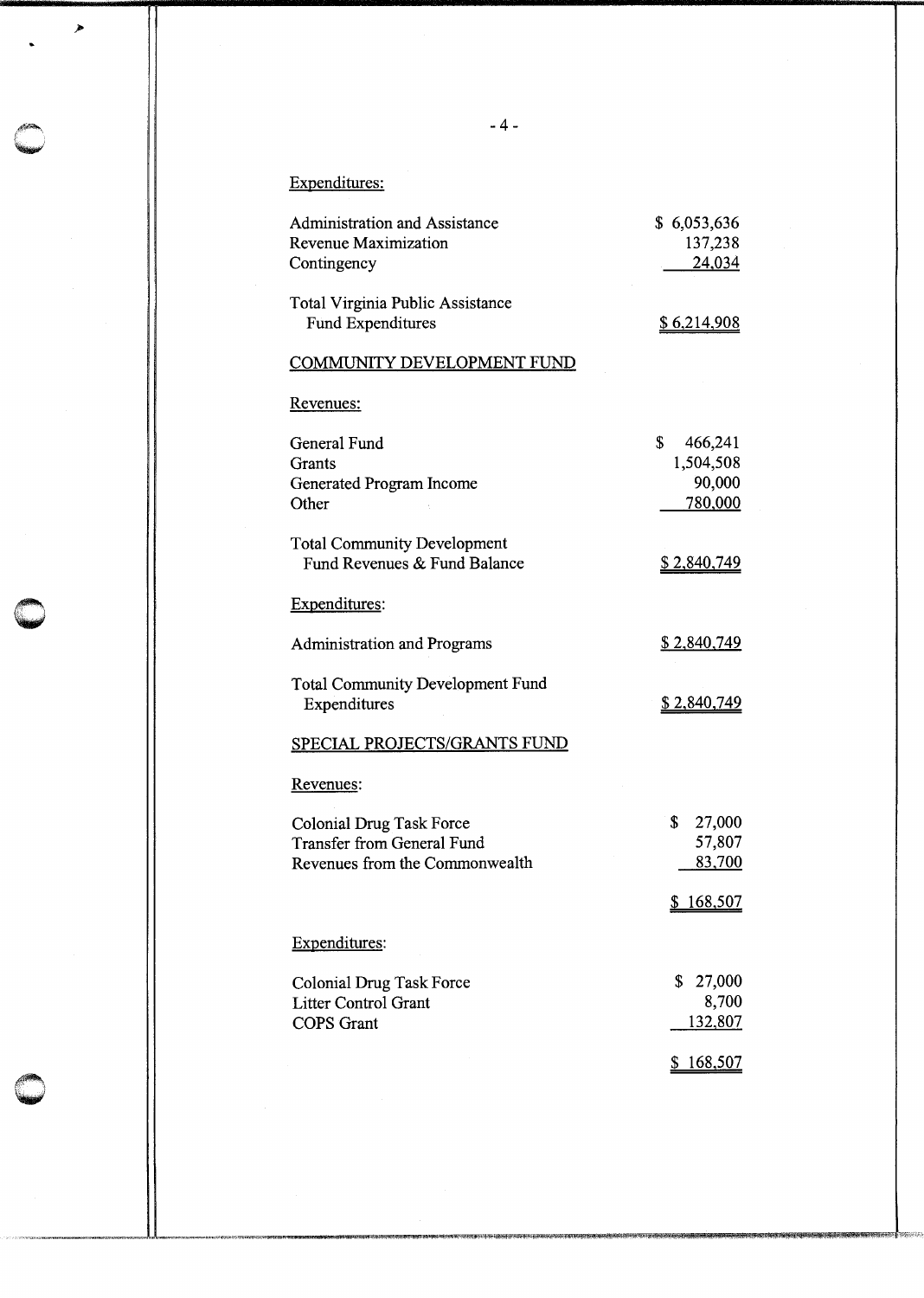#### JAMESTOWN 2007 FUND

Revenues:

..

 $\bigcirc$ 

| <b>County Contribution</b>             | 120,000     |
|----------------------------------------|-------------|
| From Fund Balance                      | 1,120,000   |
| <b>Total Revenues</b>                  | 1,240,000   |
| Expenditures:                          |             |
| Historic Triangle Corridor Enhancement |             |
| Program                                | S<br>25,000 |
| Jamestown Settlement                   | 200,000     |
| <b>Community Activities</b>            | 15,000      |
| <b>Community Building</b>              | 1,000,000   |
| Total Expenditures                     | 1,240.      |

- 3. The County Administrator be authorized to transfer funds and personnel from time to time within and between the offices and activities delineated in this Resolution as he may deem in the best interest of the County in order to carry out the work of the County as approved by the Board of Supervisors during the coming fiscal year.
- 4. The County Administrator be authorized to administer the County's Personnel Policy and Pay Plan as previously adopted by the Board of Supervisors. There will be a salary increase included on the employee's salary with variable increases based on performance and funded at an average of 3.5 percent.
- 5. The County Administrator be authorized to transfer funds to and from the Personnel Contingency account and divisional personnel line items in order to capture turnover savings at a divisional level.
- 6. All outstanding encumbrances in all County funds at June 30, 2004, shall be an amendment to the FY 2005 budget, and appropriated to the FY 2005 budget to the same department and account for which they were encumbered in the previous year.
- 7. The County Administrator be authorized to make expenditures from the Donation Trust Fund for the specified reasons for which the fund was established. In no case shall the expenditure exceed the available balance in the fund as verified by the Treasurer.
- 8. The Board of Supervisors of James City County, Virginia, hereby adopts the following budgets for the purposes of future financial and operational planning: